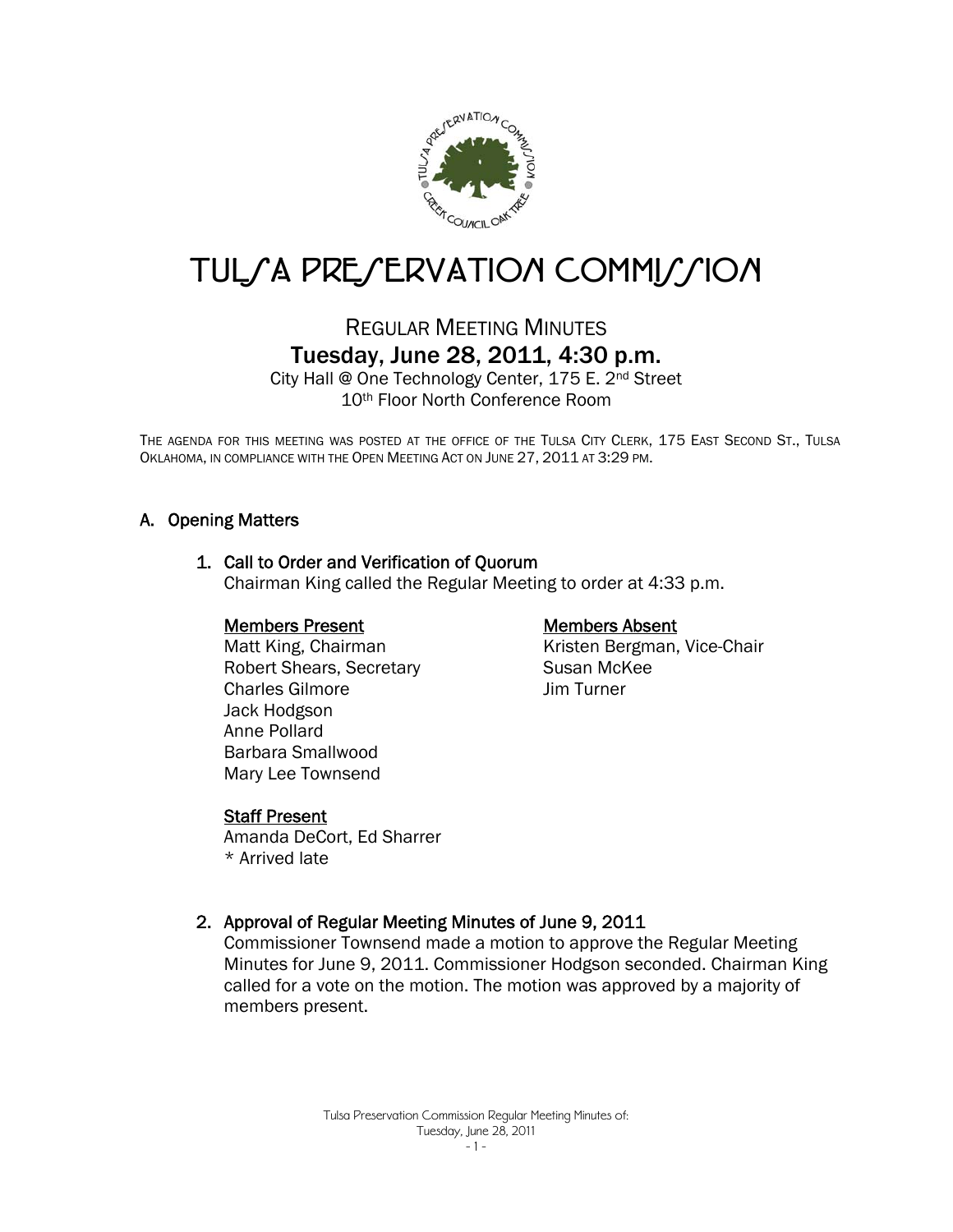## In Favor

Opposed None

Abstaining 1. King

Not Present None

- 1. Gilmore 2. Hodgson
- 3. Pollard
- 4. Shears
- 5. Smallwood
- 6. Townsend

## 3. Disclosure of Conflicts of Interest

Chairman King reported a conflict of interest with the second actionable item on the agenda and would recuse himself during discussion and voting.

## B. Actionable Items

## 1. National Register Nomination – Civic Center Historic District

Cathy Ambler, Preservation Consultant, gave a presentation on the Civic Center Historic District. Ms. Ambler noted the many plans for a centralized civic center dating all the way back to 1924. The earliest development of the current Civic Center dates to the 1950s with construction continuing through the 1960s into the early 1970s.

Lynda Schwan, Architectural Historian with the Oklahoma State Historic Preservation Office, noted that one objection to the nomination has been registered with her office.

Chairman King made a motion to find the Civic Center Historic District eligible for the National Register of Historic Places and forward the nomination to the State Historic Preservation Office. Commissioner Smallwood seconded the motion. Chairman King asked for a vote on the motion.

Vote: Civic Center Historic District

In Favor 1. Gilmore 2. Hodgson 3. King 4. Pollard 5. Shears 6. Smallwood 7. Townsend **Opposed** None Abstaining None Not Present None

The motion was **Approved Unanimously** by members present and voting.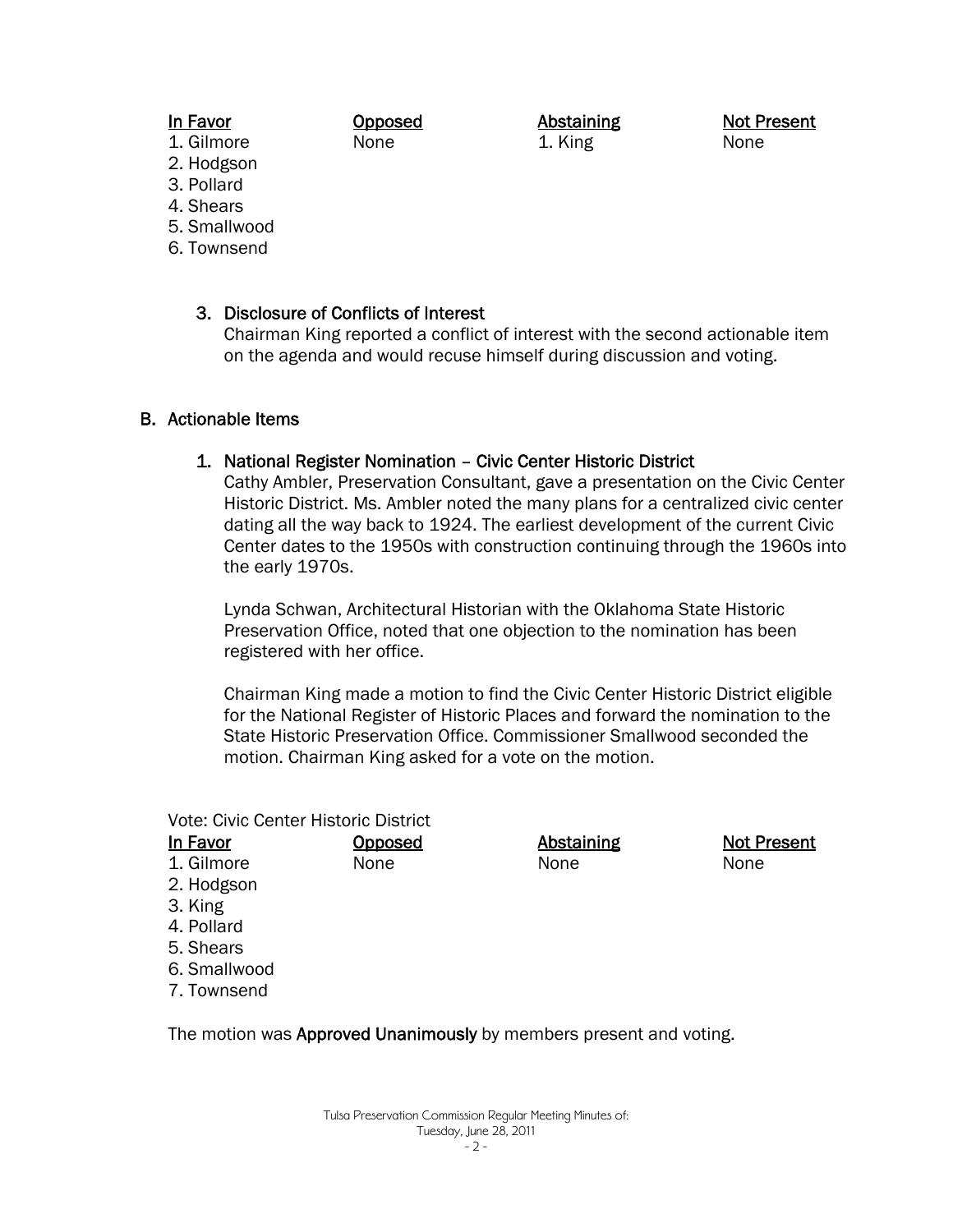2. COA-11-031 / Lee Elementary School (North Maple Ridge) Applicant: Tulsa Public Schools *COA Subcommittee Review Date: June 21, 2011*  Request: Construct cafeteria addition on west side of building according to plans submitted.

Chairman King recused himself from the meeting and left the room. Commissioner Shears led the review of this COA application.

Mr. Sharrer presented the Certificate of Appropriateness application to the Commission and read the applicable guidelines for this district. Ms. Gould, architect with Kinslow, Keith and Todd, and Mr. LaBass, Tulsa Public Schools, were present to answer questions.

Commissioner Shears gave the COA Subcommittee report. The COA Subcommittee found the application to be complete and recommended approval. Commissioner Shears made a motion to approve the application with no conditions. Commissioner Smallwood seconded the motion. Commissioner Shears asked for a vote on the motion.

#### Vote: Lee Elementary School

| In Favor     | <u>Opposed</u> | <b>Abstaining</b> | <b>Not Present</b> |
|--------------|----------------|-------------------|--------------------|
| 1. Gilmore   | None           | None              | 1. King            |
| 2. Hodgson   |                |                   |                    |
| 3. Pollard   |                |                   |                    |
| 4. Shears    |                |                   |                    |
| 5. Smallwood |                |                   |                    |
| 6. Townsend  |                |                   |                    |
|              |                |                   |                    |

The motion was **Approved Unanimously** by members present and voting. North Maple Ridge Guidelines cited: B1.0.1–B1.0.3, B1.1.1, B1.2.1, B1.2.2, B1.3.2

## 3. COA-11-032 / 211 W. Latimer Street (Brady Heights)

Applicant: Ann Milligan *COA Subcommittee Review Date: None*  Request: Replace existing front door, not original to house, with new Craftsman-style front door.

Chairman King rejoined the meeting.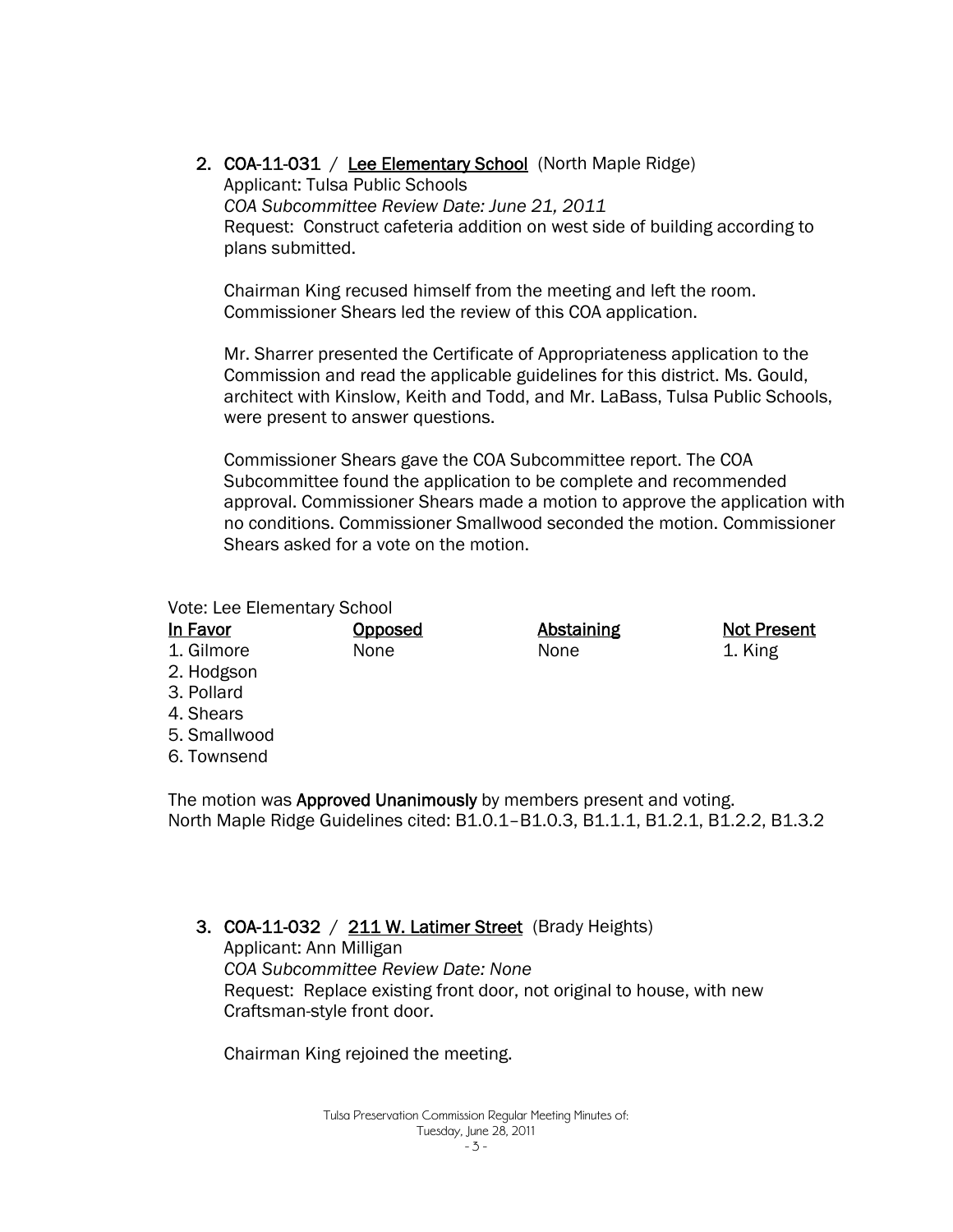Mr. Sharrer presented Ms. Milligan's Certificate of Appropriateness application to the Commission and read the applicable guidelines for this district. Ms. Milligan was present to answer questions from the Commission.

Commissioner Gilmore made a motion to approve the application with no conditions. Commissioner Hodgson seconded the motion. Chairman King asked for a vote on the motion.

#### Vote: 211 W. Latimer Street

| In Favor     | <b>Opposed</b> | <b>Abstaining</b> | <b>Not Present</b> |
|--------------|----------------|-------------------|--------------------|
| 1. Gilmore   | None           | None              | None               |
| 2. Hodgson   |                |                   |                    |
| 3. King      |                |                   |                    |
| 4. Pollard   |                |                   |                    |
| 5. Shears    |                |                   |                    |
| 6. Smallwood |                |                   |                    |
| 7. Townsend  |                |                   |                    |
|              |                |                   |                    |

The motion was **Approved Unanimously** by members present and voting. Brady Heights Guidelines cited: Windows and Doors, Second Preference, 1

## C. Reports

1. Staff Report No report.

## 2. Chair Report

No report.

## 3. Committee Reports

#### a. Rules & Regulations

Commissioner Gilmore reported that the committee would meet the following day at 10:45am in City Hall.

#### b. Outreach

Ms. DeCort reported that she would lead a tour of historic Tulsa neighborhoods for 30 realtors the following day. In addition, she reported the committee is soliciting nominations for the TPC Preservation Awards which will be awarded in September.

## c. Design Guidelines

Commissioner Smallwood reported that the committee would meet on Friday, July 1, at 9:30am in City Hall. She feels that the committee would likely be able to produce a draft after only one or two more meetings.